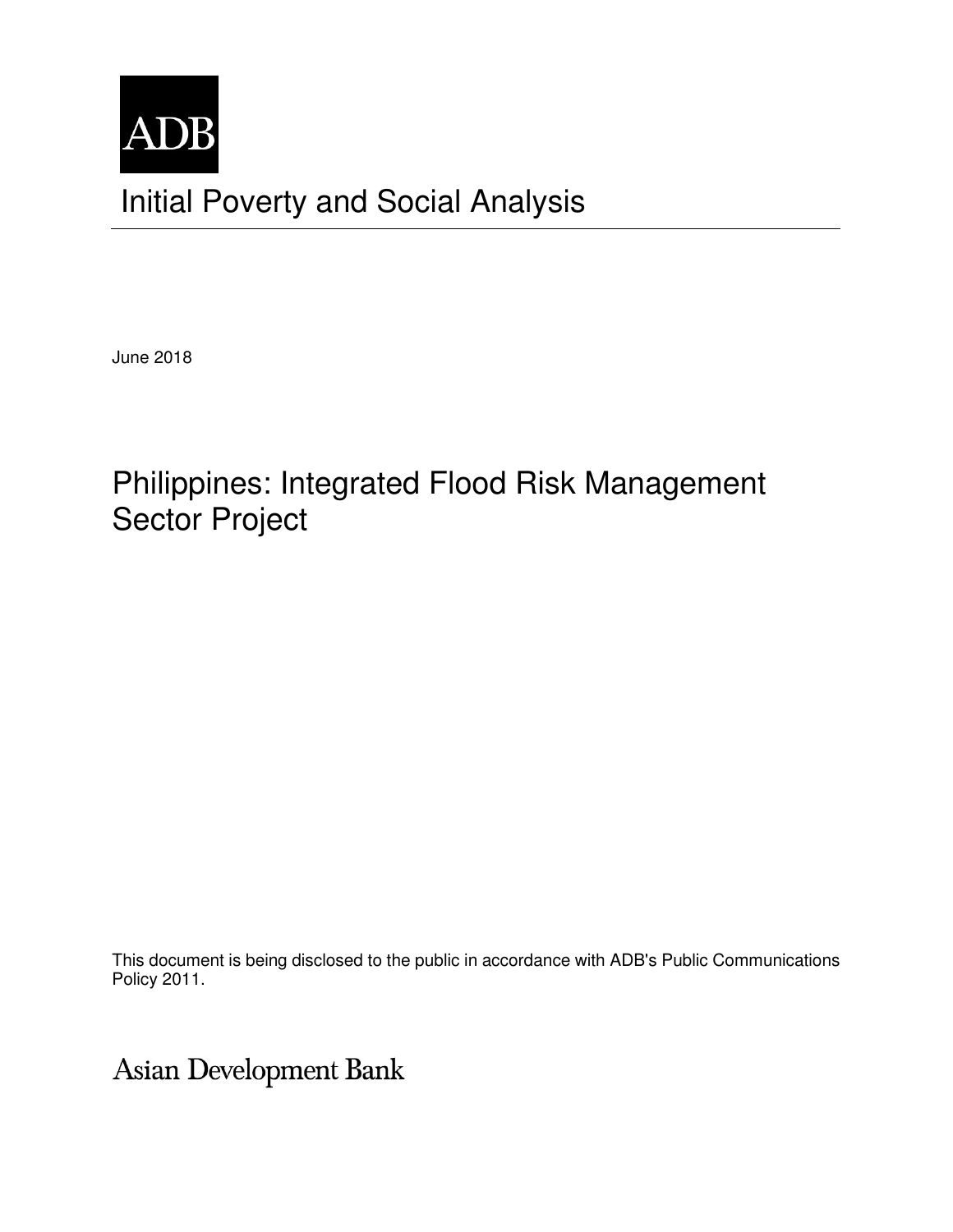### **CURRENCY EQUIVALENTS**

(as of 25 May 2018)

| Currency unit | —   | peso $(P)$ |
|---------------|-----|------------|
| P1.00         | $=$ | \$0.0190   |
| \$1.00        | $=$ | ₱52.5080   |

#### **ABBREVIATIONS**

| ADB<br><b>CPS</b><br><b>FRM</b><br><b>IPIF</b> | Asian Development Bank<br><b>Country Partnership Strategy</b><br>flood risk management<br>Technical Assistance Loan for Infrastructure Preparation and |
|------------------------------------------------|--------------------------------------------------------------------------------------------------------------------------------------------------------|
| <b>PDP</b><br><b>TRTA</b>                      | <b>Innovation Facility</b><br>Philippine Development Plan<br>transaction technical assistance                                                          |

### **NOTES**

In this report, "\$" refers to United States dollars.

In preparing any country program or strategy, financing any project, or by making any designation of or reference to a particular territory or geographic area in this document, the Asian Development Bank does not intend to make any judgments as to the legal or other status of any territory or area.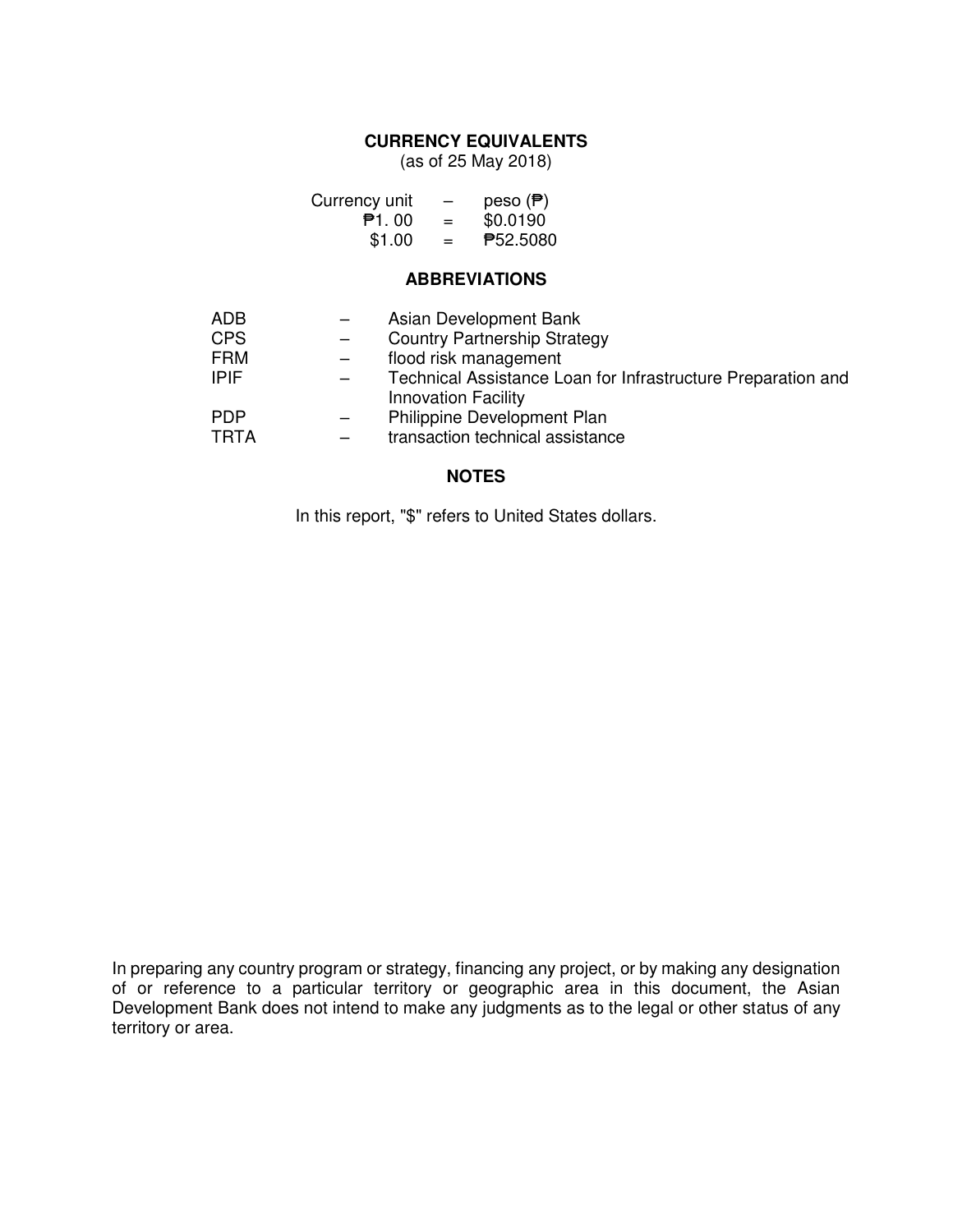## **INITIAL POVERTY AND SOCIAL ANALYSIS**

| Lending/Financing<br>Southeast Asia Department/ Environment,<br>Department/<br>Sector Loan<br><b>Modality:</b><br>Division:<br>Natural Resources and Agriculture Division<br>POVERTY IMPACT AND SOCIAL DIMENSIONS<br>A. Links to the National Poverty Reduction Strategy and Country Partnership Strategy<br>The project objectives support the Philippine Development Plan (PDP) 2017–2022, <sup>a</sup> which targets reducing poverty<br>incidence from 21.6% in 2015 to 14.0% by 2022, or by about 6 million people. In line with the PDP 2017-2022, the<br>country partnership strategy (CPS) 2011-2016 for the Philippines focused on achieving high, inclusive, and<br>sustainable growth through four key development outcomes: (i) an improved investment climate and private sector<br>development; (ii) more effective delivery of social services; (iii) reduced environmental degradation and vulnerability<br>to climate change; and (iv) strengthened governance. In 2017, ADB and the Government of the Philippines agreed<br>on an operational program for 2018–2020 that extends the CPS by 1 year through the country operations business<br>plan 2018–2020. One of the key areas of assistance of the CPS which this project will fully contribute to is integration<br>of flood control infrastructure in river basins, protecting lives and properties from flooding events, and reducing<br>vulnerabilities of population, especially the poor, living in flood-prone areas.<br><b>B. Poverty Targeting:</b><br>⊠General Intervention Individual or Household (TI-H) IGeographic (TI-G) INon-Income MDGs (TI-M1, M2, |  |  |  |  |
|---------------------------------------------------------------------------------------------------------------------------------------------------------------------------------------------------------------------------------------------------------------------------------------------------------------------------------------------------------------------------------------------------------------------------------------------------------------------------------------------------------------------------------------------------------------------------------------------------------------------------------------------------------------------------------------------------------------------------------------------------------------------------------------------------------------------------------------------------------------------------------------------------------------------------------------------------------------------------------------------------------------------------------------------------------------------------------------------------------------------------------------------------------------------------------------------------------------------------------------------------------------------------------------------------------------------------------------------------------------------------------------------------------------------------------------------------------------------------------------------------------------------------------------------------------------------------------------------------------------------------------------------|--|--|--|--|
|                                                                                                                                                                                                                                                                                                                                                                                                                                                                                                                                                                                                                                                                                                                                                                                                                                                                                                                                                                                                                                                                                                                                                                                                                                                                                                                                                                                                                                                                                                                                                                                                                                             |  |  |  |  |
|                                                                                                                                                                                                                                                                                                                                                                                                                                                                                                                                                                                                                                                                                                                                                                                                                                                                                                                                                                                                                                                                                                                                                                                                                                                                                                                                                                                                                                                                                                                                                                                                                                             |  |  |  |  |
|                                                                                                                                                                                                                                                                                                                                                                                                                                                                                                                                                                                                                                                                                                                                                                                                                                                                                                                                                                                                                                                                                                                                                                                                                                                                                                                                                                                                                                                                                                                                                                                                                                             |  |  |  |  |
|                                                                                                                                                                                                                                                                                                                                                                                                                                                                                                                                                                                                                                                                                                                                                                                                                                                                                                                                                                                                                                                                                                                                                                                                                                                                                                                                                                                                                                                                                                                                                                                                                                             |  |  |  |  |
|                                                                                                                                                                                                                                                                                                                                                                                                                                                                                                                                                                                                                                                                                                                                                                                                                                                                                                                                                                                                                                                                                                                                                                                                                                                                                                                                                                                                                                                                                                                                                                                                                                             |  |  |  |  |
|                                                                                                                                                                                                                                                                                                                                                                                                                                                                                                                                                                                                                                                                                                                                                                                                                                                                                                                                                                                                                                                                                                                                                                                                                                                                                                                                                                                                                                                                                                                                                                                                                                             |  |  |  |  |
|                                                                                                                                                                                                                                                                                                                                                                                                                                                                                                                                                                                                                                                                                                                                                                                                                                                                                                                                                                                                                                                                                                                                                                                                                                                                                                                                                                                                                                                                                                                                                                                                                                             |  |  |  |  |
|                                                                                                                                                                                                                                                                                                                                                                                                                                                                                                                                                                                                                                                                                                                                                                                                                                                                                                                                                                                                                                                                                                                                                                                                                                                                                                                                                                                                                                                                                                                                                                                                                                             |  |  |  |  |
|                                                                                                                                                                                                                                                                                                                                                                                                                                                                                                                                                                                                                                                                                                                                                                                                                                                                                                                                                                                                                                                                                                                                                                                                                                                                                                                                                                                                                                                                                                                                                                                                                                             |  |  |  |  |
|                                                                                                                                                                                                                                                                                                                                                                                                                                                                                                                                                                                                                                                                                                                                                                                                                                                                                                                                                                                                                                                                                                                                                                                                                                                                                                                                                                                                                                                                                                                                                                                                                                             |  |  |  |  |
|                                                                                                                                                                                                                                                                                                                                                                                                                                                                                                                                                                                                                                                                                                                                                                                                                                                                                                                                                                                                                                                                                                                                                                                                                                                                                                                                                                                                                                                                                                                                                                                                                                             |  |  |  |  |
|                                                                                                                                                                                                                                                                                                                                                                                                                                                                                                                                                                                                                                                                                                                                                                                                                                                                                                                                                                                                                                                                                                                                                                                                                                                                                                                                                                                                                                                                                                                                                                                                                                             |  |  |  |  |
|                                                                                                                                                                                                                                                                                                                                                                                                                                                                                                                                                                                                                                                                                                                                                                                                                                                                                                                                                                                                                                                                                                                                                                                                                                                                                                                                                                                                                                                                                                                                                                                                                                             |  |  |  |  |
|                                                                                                                                                                                                                                                                                                                                                                                                                                                                                                                                                                                                                                                                                                                                                                                                                                                                                                                                                                                                                                                                                                                                                                                                                                                                                                                                                                                                                                                                                                                                                                                                                                             |  |  |  |  |
| $etc.$ )                                                                                                                                                                                                                                                                                                                                                                                                                                                                                                                                                                                                                                                                                                                                                                                                                                                                                                                                                                                                                                                                                                                                                                                                                                                                                                                                                                                                                                                                                                                                                                                                                                    |  |  |  |  |
| C. Poverty and Social Analysis<br>1. Key issues and potential beneficiaries.                                                                                                                                                                                                                                                                                                                                                                                                                                                                                                                                                                                                                                                                                                                                                                                                                                                                                                                                                                                                                                                                                                                                                                                                                                                                                                                                                                                                                                                                                                                                                                |  |  |  |  |
| Key issues. Poverty incidence in the Philippines in 2015 was estimated at 21.6%, equivalent to about 22 million                                                                                                                                                                                                                                                                                                                                                                                                                                                                                                                                                                                                                                                                                                                                                                                                                                                                                                                                                                                                                                                                                                                                                                                                                                                                                                                                                                                                                                                                                                                             |  |  |  |  |
| Filipinos who cannot afford basic needs. The Agus river basin is located in Regions X - Northern Mindanao (poverty                                                                                                                                                                                                                                                                                                                                                                                                                                                                                                                                                                                                                                                                                                                                                                                                                                                                                                                                                                                                                                                                                                                                                                                                                                                                                                                                                                                                                                                                                                                          |  |  |  |  |
| incidence 21.1% in 2015) and the Autonomous Region of Muslim Mindanao (36.3%), Buayan-Malungon river basin                                                                                                                                                                                                                                                                                                                                                                                                                                                                                                                                                                                                                                                                                                                                                                                                                                                                                                                                                                                                                                                                                                                                                                                                                                                                                                                                                                                                                                                                                                                                  |  |  |  |  |
| is in Region XI - Davao (22%), and Tagum-Libuganon river basin in Regions XI - Davao and XII - Soccsksargen                                                                                                                                                                                                                                                                                                                                                                                                                                                                                                                                                                                                                                                                                                                                                                                                                                                                                                                                                                                                                                                                                                                                                                                                                                                                                                                                                                                                                                                                                                                                 |  |  |  |  |
| (22% and 37.3%), the Abra river basin in Cordillera Administrative Region and Region I (19.7% and 13.1% in 2015),                                                                                                                                                                                                                                                                                                                                                                                                                                                                                                                                                                                                                                                                                                                                                                                                                                                                                                                                                                                                                                                                                                                                                                                                                                                                                                                                                                                                                                                                                                                           |  |  |  |  |
| the Apayao-Abulog river basin in Cordillera Administrative Region and Region II (19.7% and 15.8% in 2015) and                                                                                                                                                                                                                                                                                                                                                                                                                                                                                                                                                                                                                                                                                                                                                                                                                                                                                                                                                                                                                                                                                                                                                                                                                                                                                                                                                                                                                                                                                                                               |  |  |  |  |
| the Jalaur river basin in Region VI (20% in 2015). <sup>b</sup><br>Beneficiaries. The direct beneficiaries of the project are the communities where the flood risk reduction and                                                                                                                                                                                                                                                                                                                                                                                                                                                                                                                                                                                                                                                                                                                                                                                                                                                                                                                                                                                                                                                                                                                                                                                                                                                                                                                                                                                                                                                            |  |  |  |  |
| management activities are implemented. The project will reduce vulnerability, human casualties, and economic                                                                                                                                                                                                                                                                                                                                                                                                                                                                                                                                                                                                                                                                                                                                                                                                                                                                                                                                                                                                                                                                                                                                                                                                                                                                                                                                                                                                                                                                                                                                |  |  |  |  |
| losses of the population living in high flood risk areas in all target river basins. The poor are more vulnerable to                                                                                                                                                                                                                                                                                                                                                                                                                                                                                                                                                                                                                                                                                                                                                                                                                                                                                                                                                                                                                                                                                                                                                                                                                                                                                                                                                                                                                                                                                                                        |  |  |  |  |
| disasters (flooding), which are exacerbated by climate change, as they have less means to cope with these events.                                                                                                                                                                                                                                                                                                                                                                                                                                                                                                                                                                                                                                                                                                                                                                                                                                                                                                                                                                                                                                                                                                                                                                                                                                                                                                                                                                                                                                                                                                                           |  |  |  |  |
| The project will enhance their resilience to disasters by reducing flood risks, reducing vulnerability before, during,                                                                                                                                                                                                                                                                                                                                                                                                                                                                                                                                                                                                                                                                                                                                                                                                                                                                                                                                                                                                                                                                                                                                                                                                                                                                                                                                                                                                                                                                                                                      |  |  |  |  |
| and after flooding events, improving early warning systems, rehabilitating flood protection infrastructure,                                                                                                                                                                                                                                                                                                                                                                                                                                                                                                                                                                                                                                                                                                                                                                                                                                                                                                                                                                                                                                                                                                                                                                                                                                                                                                                                                                                                                                                                                                                                 |  |  |  |  |
| incorporating flood risk in land-use planning and management, preparing disaster risk reduction and management                                                                                                                                                                                                                                                                                                                                                                                                                                                                                                                                                                                                                                                                                                                                                                                                                                                                                                                                                                                                                                                                                                                                                                                                                                                                                                                                                                                                                                                                                                                              |  |  |  |  |
| (DRRM) plans, and improving community awareness and preparedness.<br>2. Impact channels and expected systemic changes.                                                                                                                                                                                                                                                                                                                                                                                                                                                                                                                                                                                                                                                                                                                                                                                                                                                                                                                                                                                                                                                                                                                                                                                                                                                                                                                                                                                                                                                                                                                      |  |  |  |  |
| While the project does not directly address poverty reduction, it supports the government's priorities for improvement                                                                                                                                                                                                                                                                                                                                                                                                                                                                                                                                                                                                                                                                                                                                                                                                                                                                                                                                                                                                                                                                                                                                                                                                                                                                                                                                                                                                                                                                                                                      |  |  |  |  |
| of the country's flood protection infrastructure and development through (i) reducing flood risk in six river basins in                                                                                                                                                                                                                                                                                                                                                                                                                                                                                                                                                                                                                                                                                                                                                                                                                                                                                                                                                                                                                                                                                                                                                                                                                                                                                                                                                                                                                                                                                                                     |  |  |  |  |
| the Philippines; (ii) support for the government's agenda in the PDP, 2017-2022; and (iii) support for the key                                                                                                                                                                                                                                                                                                                                                                                                                                                                                                                                                                                                                                                                                                                                                                                                                                                                                                                                                                                                                                                                                                                                                                                                                                                                                                                                                                                                                                                                                                                              |  |  |  |  |
| objective of ADB's strategy for the Philippines—helping the country achieve high, inclusive, and sustainable growth.                                                                                                                                                                                                                                                                                                                                                                                                                                                                                                                                                                                                                                                                                                                                                                                                                                                                                                                                                                                                                                                                                                                                                                                                                                                                                                                                                                                                                                                                                                                        |  |  |  |  |
| 3. Focus of (and resources allocated in) the transaction technical assistance (TRTA) or due diligence. While                                                                                                                                                                                                                                                                                                                                                                                                                                                                                                                                                                                                                                                                                                                                                                                                                                                                                                                                                                                                                                                                                                                                                                                                                                                                                                                                                                                                                                                                                                                                |  |  |  |  |
| technical, social, and environmental safeguard due diligence will be conducted for proposed investments under the                                                                                                                                                                                                                                                                                                                                                                                                                                                                                                                                                                                                                                                                                                                                                                                                                                                                                                                                                                                                                                                                                                                                                                                                                                                                                                                                                                                                                                                                                                                           |  |  |  |  |
| technical assistance loan for Infrastructure Preparation and Innovation Facility (IPIF), social development and<br>gender due diligence will be conducted under the TRTA. In preparation for the project, the TRTA will also review the                                                                                                                                                                                                                                                                                                                                                                                                                                                                                                                                                                                                                                                                                                                                                                                                                                                                                                                                                                                                                                                                                                                                                                                                                                                                                                                                                                                                     |  |  |  |  |
| flood risk management (FRM) master plans, proposed investments, and environmental and social safeguards                                                                                                                                                                                                                                                                                                                                                                                                                                                                                                                                                                                                                                                                                                                                                                                                                                                                                                                                                                                                                                                                                                                                                                                                                                                                                                                                                                                                                                                                                                                                     |  |  |  |  |
| conducted under the IPIF. The TRTA will include social development and gender specialists to prepare the summary                                                                                                                                                                                                                                                                                                                                                                                                                                                                                                                                                                                                                                                                                                                                                                                                                                                                                                                                                                                                                                                                                                                                                                                                                                                                                                                                                                                                                                                                                                                            |  |  |  |  |
| poverty reduction and social strategy, as well as the gender analysis and gender action plan.                                                                                                                                                                                                                                                                                                                                                                                                                                                                                                                                                                                                                                                                                                                                                                                                                                                                                                                                                                                                                                                                                                                                                                                                                                                                                                                                                                                                                                                                                                                                               |  |  |  |  |
| <b>GENDER AND DEVELOPMENT</b><br>н.                                                                                                                                                                                                                                                                                                                                                                                                                                                                                                                                                                                                                                                                                                                                                                                                                                                                                                                                                                                                                                                                                                                                                                                                                                                                                                                                                                                                                                                                                                                                                                                                         |  |  |  |  |
| 1. What are the key gender issues in the sector/subsector that are likely to be relevant to this Project?                                                                                                                                                                                                                                                                                                                                                                                                                                                                                                                                                                                                                                                                                                                                                                                                                                                                                                                                                                                                                                                                                                                                                                                                                                                                                                                                                                                                                                                                                                                                   |  |  |  |  |
| People's vulnerability to flood depends on multiple factors, including gender. Studies show that women are more                                                                                                                                                                                                                                                                                                                                                                                                                                                                                                                                                                                                                                                                                                                                                                                                                                                                                                                                                                                                                                                                                                                                                                                                                                                                                                                                                                                                                                                                                                                             |  |  |  |  |
| vulnerable to flood disasters compared to men, due to differences in employment status, income, gendered social                                                                                                                                                                                                                                                                                                                                                                                                                                                                                                                                                                                                                                                                                                                                                                                                                                                                                                                                                                                                                                                                                                                                                                                                                                                                                                                                                                                                                                                                                                                             |  |  |  |  |
| roles, social norms, and restrictions governing behavior. For example, women and the elderly, disabled, children,                                                                                                                                                                                                                                                                                                                                                                                                                                                                                                                                                                                                                                                                                                                                                                                                                                                                                                                                                                                                                                                                                                                                                                                                                                                                                                                                                                                                                                                                                                                           |  |  |  |  |
| ethnic minorities, and the poor are vulnerable to the direct and the indirect health consequences of floods. Following<br>a flood event, women and girls may experience higher mortality than men as a result of malnutrition, diseases, and                                                                                                                                                                                                                                                                                                                                                                                                                                                                                                                                                                                                                                                                                                                                                                                                                                                                                                                                                                                                                                                                                                                                                                                                                                                                                                                                                                                                |  |  |  |  |
| are at higher risk of mental health issues. A higher percent of women than men suffer from food insecurity due to a                                                                                                                                                                                                                                                                                                                                                                                                                                                                                                                                                                                                                                                                                                                                                                                                                                                                                                                                                                                                                                                                                                                                                                                                                                                                                                                                                                                                                                                                                                                         |  |  |  |  |
| lack of access to and control over resources. A study on gender impacts of disasters including flooding in Malabon                                                                                                                                                                                                                                                                                                                                                                                                                                                                                                                                                                                                                                                                                                                                                                                                                                                                                                                                                                                                                                                                                                                                                                                                                                                                                                                                                                                                                                                                                                                          |  |  |  |  |
| City revealed that 50% of the women reported that their responsibilities during disasters exceed those of their                                                                                                                                                                                                                                                                                                                                                                                                                                                                                                                                                                                                                                                                                                                                                                                                                                                                                                                                                                                                                                                                                                                                                                                                                                                                                                                                                                                                                                                                                                                             |  |  |  |  |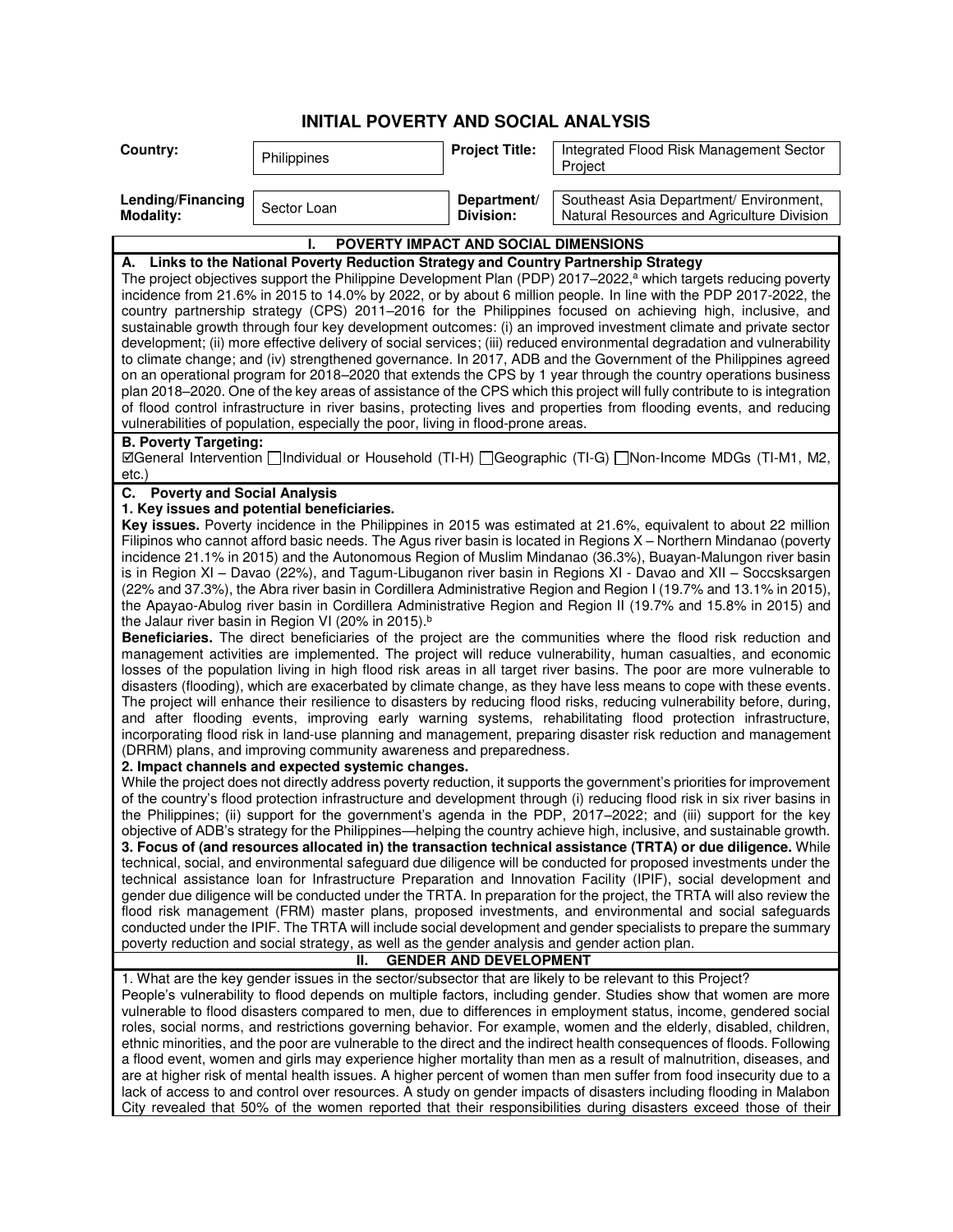partner; including looking and providing food for the family (77.9%), keeping up hope for the family amidst the disaster situation (70.6%), taking care of the sick or injured members of the family (55.9%), locating evacuation areas (44.1%), and helping out in disaster risk response in the community (20.6%). Women have limited opportunities to participate in decision-making structures and may have less contact outside the domestic sphere compared to men because of their traditional roles. Women's access to information is limited, placing them at a disadvantage in responding to flooding events in comparison to men in the same community. During and post floods, women face difficulties in finding adequate shelter, food, safe water, and fuel for cooking, as well as problems in maintaining personal hygiene and sanitation. There is limited sex disaggregated data on female victims of floods, however this data is needed to help guide and plan policy and programmatic interventions. A gender analysis will be conducted to assess the socio-demographic characteristics of flood-affected women in the project area and determine gender mainstreaming activities. The gender analysis will collect data on physical injury, food security, health, education, access to social services, malnutrition, unemployment, harassment and incidence of violence against women, women's access to energy and fuel, housing and land tenure, access to water and sanitation including availability of clean drinking water, and damage to housing, crops, livestock, and home gardens as a result of flooding. Women's participation in decision making, including agencies dealing with integrated FRM will be examined.

2. Does the proposed Project or program have the potential to contribute to the promotion of gender equity and/or empowerment of women by providing women's access to and use of opportunities, services, resources, assets, and participation in decision making?

 $\boxtimes$  Yes  $\Box$  No Please explain.

In its design, the project will ensure stakeholder participation and consultation across all components, including consultation with women and vulnerable groups, to ensure that their needs and concerns are taken into account in designing the DRRM plans, and flood risk reduction measures. Women's role as decision-makers and active agents shall be promoted in ensuring their membership and leadership in community-based disaster risk reduction groups, and targets for women's participation in capacity-building activities. Economic opportunities arising directly from the project shall be assured to both men and women via targets for female employment in both unskilled and skilled labor in construction, and operation and maintenance of civil works.

3. Could the proposed Project have an adverse impact on women and/or girls or widen gender inequality?  $\Box$  Yes  $\boxtimes$  No

4. Indicate the intended gender mainstreaming category:

 $\Box$  GEN (gender equity)  $\Box$  EGM (effective gender mainstreaming)

 $\Box$  SGE (some gender elements)  $\Box$  NGE (no gender elements)

At this stage, the EGM category is the proposed gender mainstreaming category given the potential of the project to promote gender equality.

#### **III. PARTICIPATION AND EMPOWERMENT**

1. Who are the main stakeholders of the Project, including beneficiaries and negatively affected people? Identify how they will participate in the Project design.

The main stakeholders are those living in high flood risk areas in the six target river basins. The IPIF will start with the development of FRM master plans for six target river basins to identify and prioritize structural and non-structural measures to be invested by the project. These plans will follow a rigorous consultation process at all levels to ensure all stakeholders can participate and voice their support and/or concerns. The success of the project highly depends on sound FRM master plans that are supported by stakeholders, and as such the TRTA consultants will assist the IPIF TA loan consultants in this process.

2. How can the Project contribute (in a systemic way) to engaging and empowering stakeholders and beneficiaries, particularly, the poor, vulnerable and excluded groups? What issues in the Project design require participation of the poor and excluded?

At the design stage, better planning to reduce flood risk is a key starting point to reduce vulnerabilities of people living in flood-prone areas, including the poor, vulnerable and excluded groups. Stakeholders will participate in the development of the FRM master plans. At the implementation stage, the project will support implementation of community-based disaster risk reduction programs in (x) municipalities and/or barangays, preparation of DRRM plans, and invest in non-structural flood risk reduction measures, including land-use guidelines. The identification and prioritization of the municipalities and/or barangays will require participation of the poor and excluded to make sure that they can benefit from these programs.

3. What are the key, active, and relevant civil society organizations in the Project area? What is the level of civil society organization participation in the Project design?

H $\boxtimes$  Information generation and sharing H $\angle$  Consultation **N** Collaboration **N** Partnership

4. Are there issues during Project design for which participation of the poor and excluded is important? What are